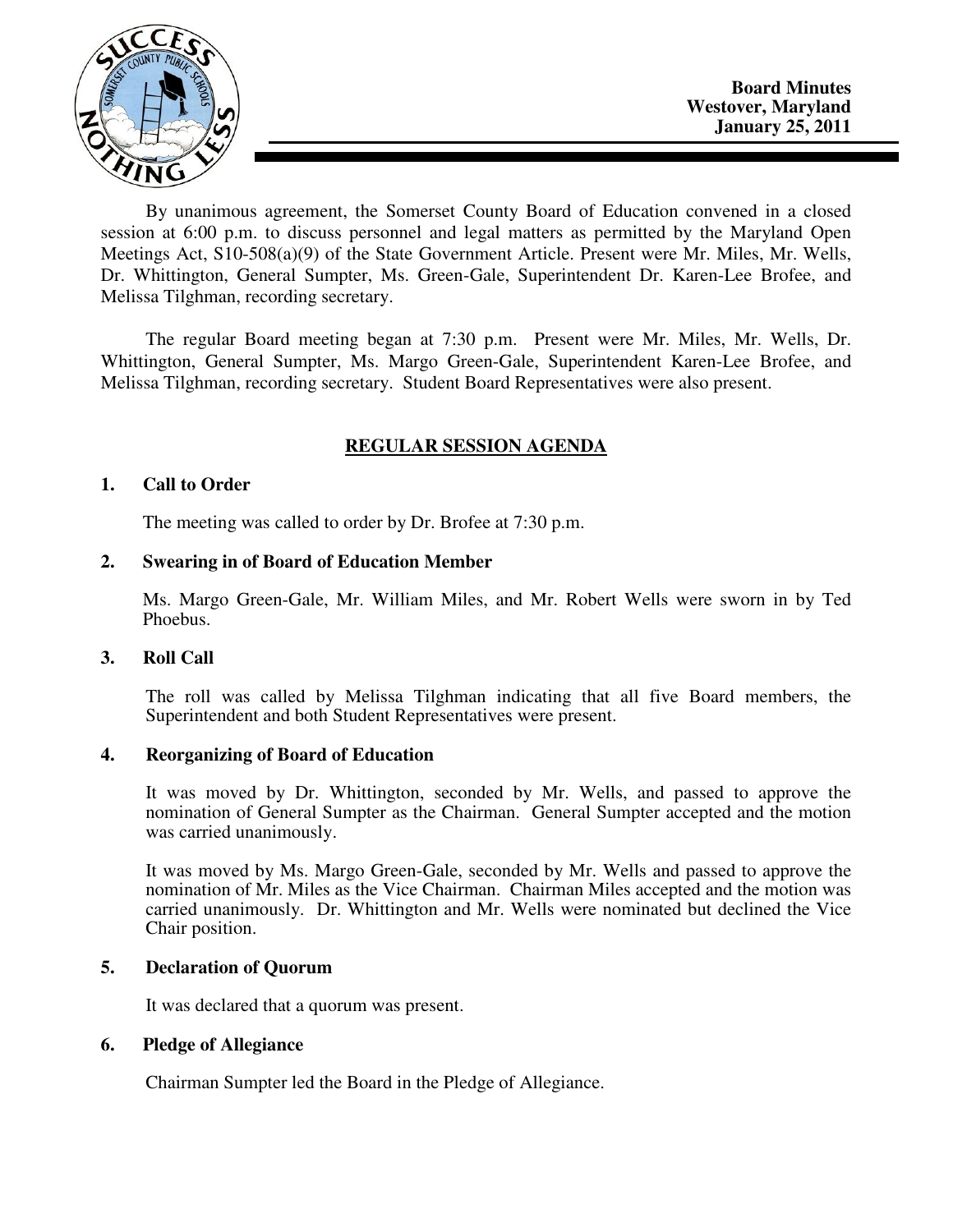## **7. Approval of Minutes**

A motion was called for by Chairman Sumpter, moved by Dr. Whittington, seconded by Mr. Wells and passed to approve the minutes of December 14, 2010. The motion was carried unanimously.

## **8. Adoption of Agenda**

 It was moved by Dr. Whittington, seconded by Mr. Wells and passed to adopt the amended agenda. Item 12-D was added, Football Query. The vote was unanimous.

## **9. Student Board Members' Activities Report**

Student Board Representatives presented their reports and were thanked by the Board members.

## **10. Public Participation**

There was no public participation.

#### **11. Comments on Site Accomplishments**

Dr. Brofee announced that Maryland has been named  $1<sup>st</sup>$  in the nation by Education Week, ranks 8th proficient status and third highest in status of Highly Qualified staff. Somerset Intermediate ranks 85.8% in reading. Chairman Sumpter thanked Mr. Lawson for a job well done and to Dr. Brofee and staff for all their hard work.

## **12. Old Business**

## **A. Facilities**

## **Change Order Requests**

There were no change order requests.

## **Mitigation Request**

It was moved by Mr. Wells, seconded by Vice Chairman Miles and passed to approve Mr. Daugherty's request to allow the county roads to use 1.5 acres of Marion Sarah Peyton's land to reconstruct the Marumsco Bridge. The vote was unanimous with all Board members in agreement.

## **WAHS Construction Revenue: Board of Public Works Request**

Mr. Daugherty discussed the progress of the Washington Academy and High School's restoration. Originally the WAHS project come in higher than what the state will willing to support. The county was asked to reduce the project. With the bidding process going as well as it did much was able to be negated. The project is moving forward with little expected from the county.

#### **B. Policies**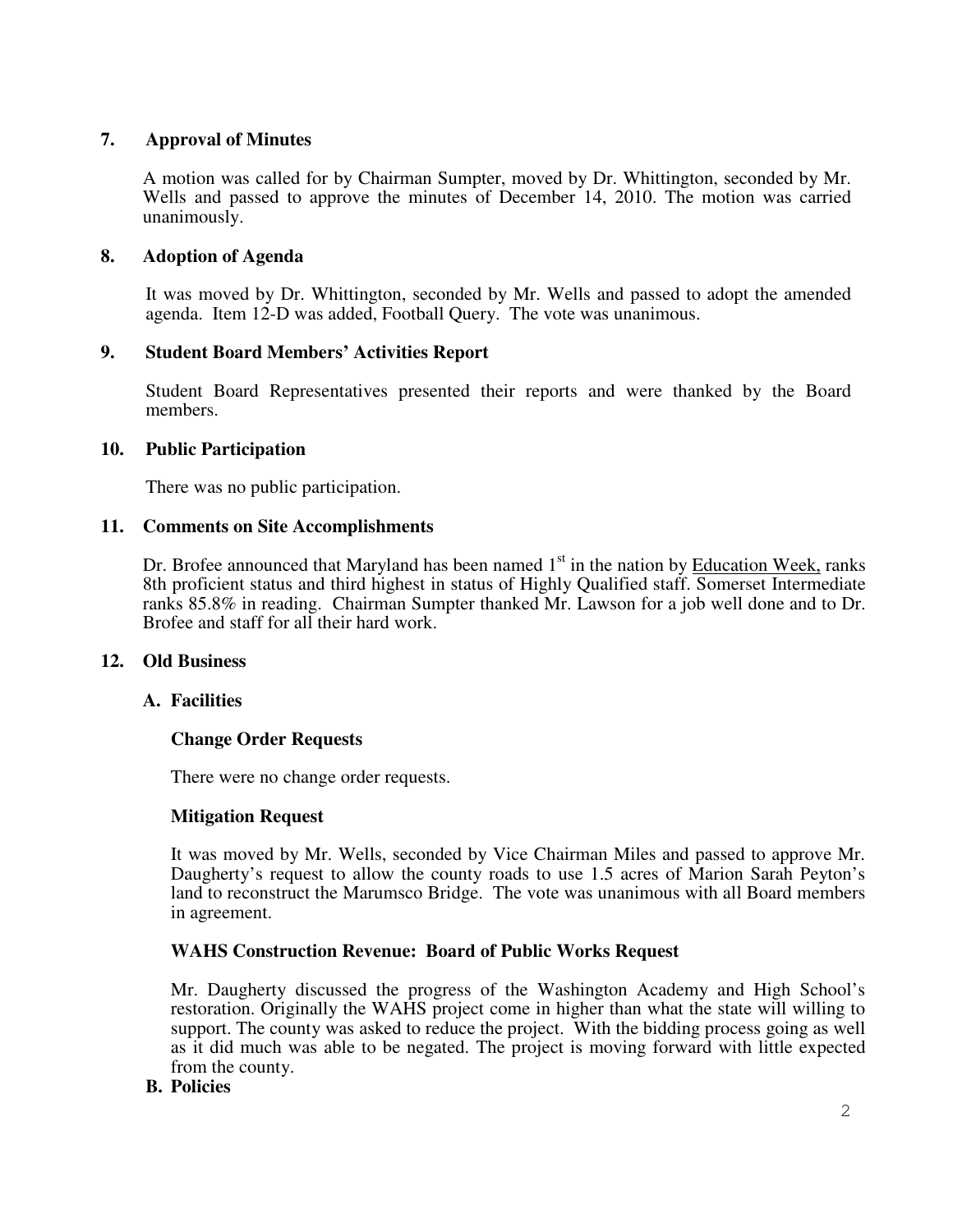### **Policy 800-11, Title I Parent Involvement**

It was moved by Dr. Whittington, seconded by Mr. Wells and passed to approve revised Policy #800-11, Title I Parent Involvement. The motion was carried unanimously with all Board members in agreement.

#### **Establishing a Monthly Work Session**

The Board members agreed that there is a need for separate Board work sessions. These will be called on an as needed basis and set according to the schedule of the Board members.

#### **C. Human Resources**

#### **Job Descriptions**

It was moved by Vice Chairman Miles, seconded by Dr. Whittington, and passed to approve the following job descriptions presented by Mr. Lawson at the December Board meeting: Early Childhood Teacher, Tutor, and a School Administrative Associate II. The motion was carried unanimously.

## **D. Football Inquiry**

Mr. Webster announced the upcoming local skills competition on February 04, 2011 and the Regional Skills Competition February 10, 2011. He continued his report with an update on the Football Petition brought forward at the December Board meeting by the Crisfield High School Student Representative. Mr. Webster provided a breakdown of the costs affiliated with running a football team which is estimated at \$84,000. Vice Chairman Miles requested the figures from football revenue. The Board thanked Mr. Webster and took the information for review and further discussion.

#### **13. New Business**

## **A. Finance**

## **Review of Audit Comments and Responses**

Dr. Brofee presented the Legislative Audit comments and responses to the Board as were discussed the previous week with the Education and Economic Development Subcommitte of the Maryland House of Delegates Appropriations Committee. The audit had 23 recommendations and 15 commendations. Recommendations included the hiring of additional staff, performance management, and policies and procedures. Currently  $31\%$  of recommendations are being implemented, 59% are currently in progress, and 10% of the recommendations will be implemented in the future. Ms. Miller addressed the auditors' PVA recommendation and noted that additional documentation protocols were the greatest need. She also expressed concern of the legislators understanding of the PVA allotment cost breakdowns. Dr. Brofee added that she has provided the legislators with a breakdown of the annual audits that are conducted regularly throughout the year.

## **Monthly Finance Report**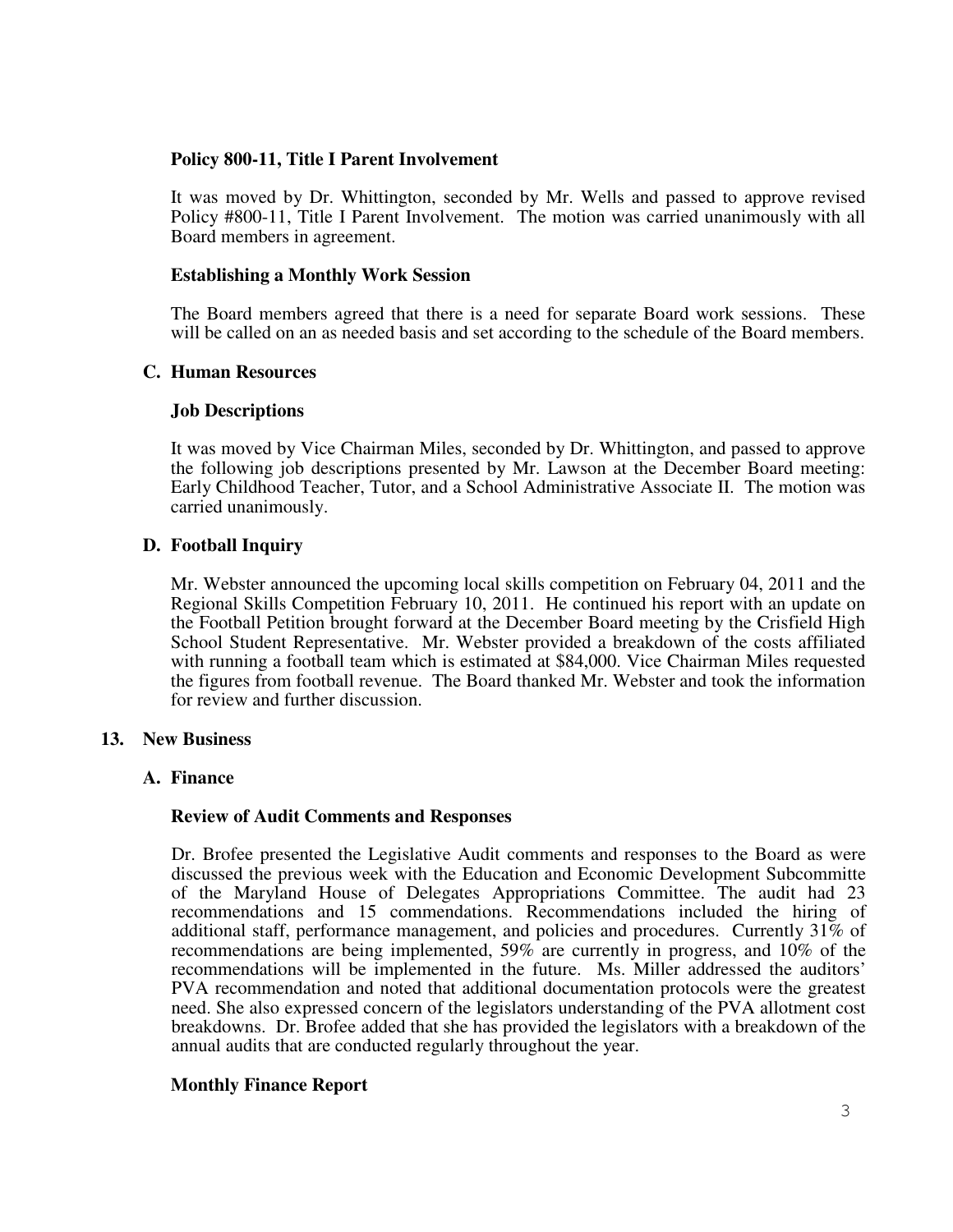Ms. Miller presented the monthly finance report to the Board.

#### **Food Service Report**

Chairman Miles expressed his concern of the \$99,000 deficit and questioned reasons for the deficit. Ms. Miller assured the Board that inventory and purchasing controls were in place and that the deficit is less than it was at this time last year. The General Fund will most likely have to be used have to cover the food service loss.

#### **B. Instruction**

#### **2011-2012 School Calendar**

Mr. Bloodsworth introduced the proposed 2011-2012 school calendars for the Board's review and study. Vice Chairman Miles requested a cost breakdown of having the schools closed for two weeks for Christmas. The Board was informed that principals and staff appreciated the long breaks. The Board questioned parents reaction to the early opening of school as well its effect on student attendance during the first week of school. Ms. Carter stated that lack of attendance due to the early opening of school does not show significant impact on student attendance.

## **Field Trip Approval**

It was moved by Vice Chairman Miles, seconded by Dr. Whittington and passed to approve the Student Government Association's request to attend an overnight leadership workshop at the State Convention in Ocean City. The vote was unanimous with the stipulation that a male and female chaperone attend. Mr. Bloodsworth will inquire on Crisfield High School's SGA's participation in the workshop.

## **C. Human Resources**

#### **Job Descriptions**

Mr. Lawson presented the Instructional Assistant and the Elementary Reading Coach revised job descriptions for the Board's review and study. The Board will vote at the February Board meeting.

#### **New Hire, Retires, and Resignations**

Mr. Lawson presented the Human Resources report to the Board. The Board decided to vote on the report at a later date.